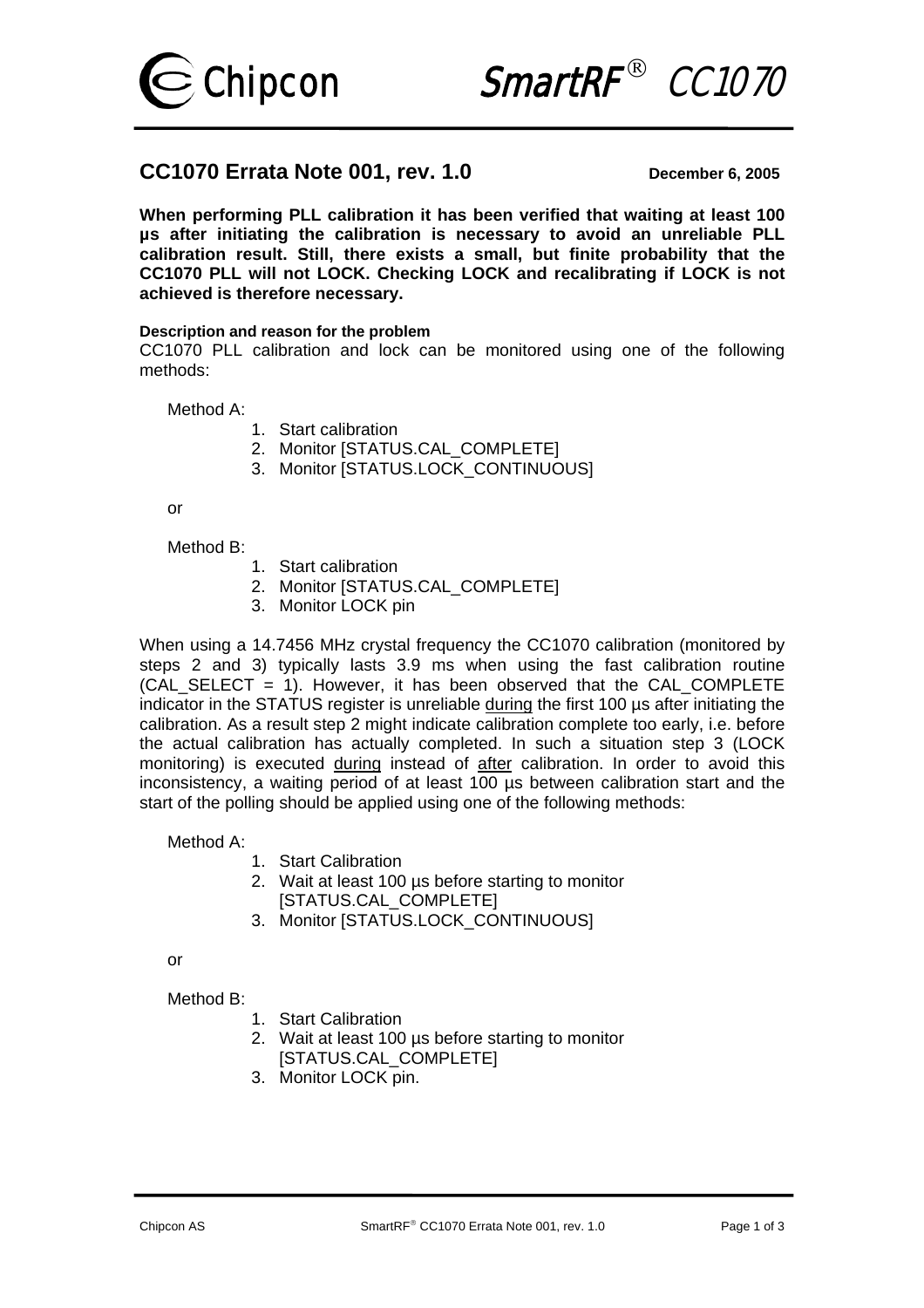

Chipcon SmartRF ${}^{\circ\circ}$  CC1070

Calibration starts when CALIBRATE.CAL\_START is set to 1 as shown in figure 1. The PLL is then set to open loop and the internal VCO control voltage set to a value given by CALIBRATE.CAL\_ITERATE[2:0] =  $4<sub>h</sub>$ . Based on this value a capacitor array is selected and when the calibration is completed the PLL loop is closed.



**Figure 1: Recommended PLL calibration procedure**